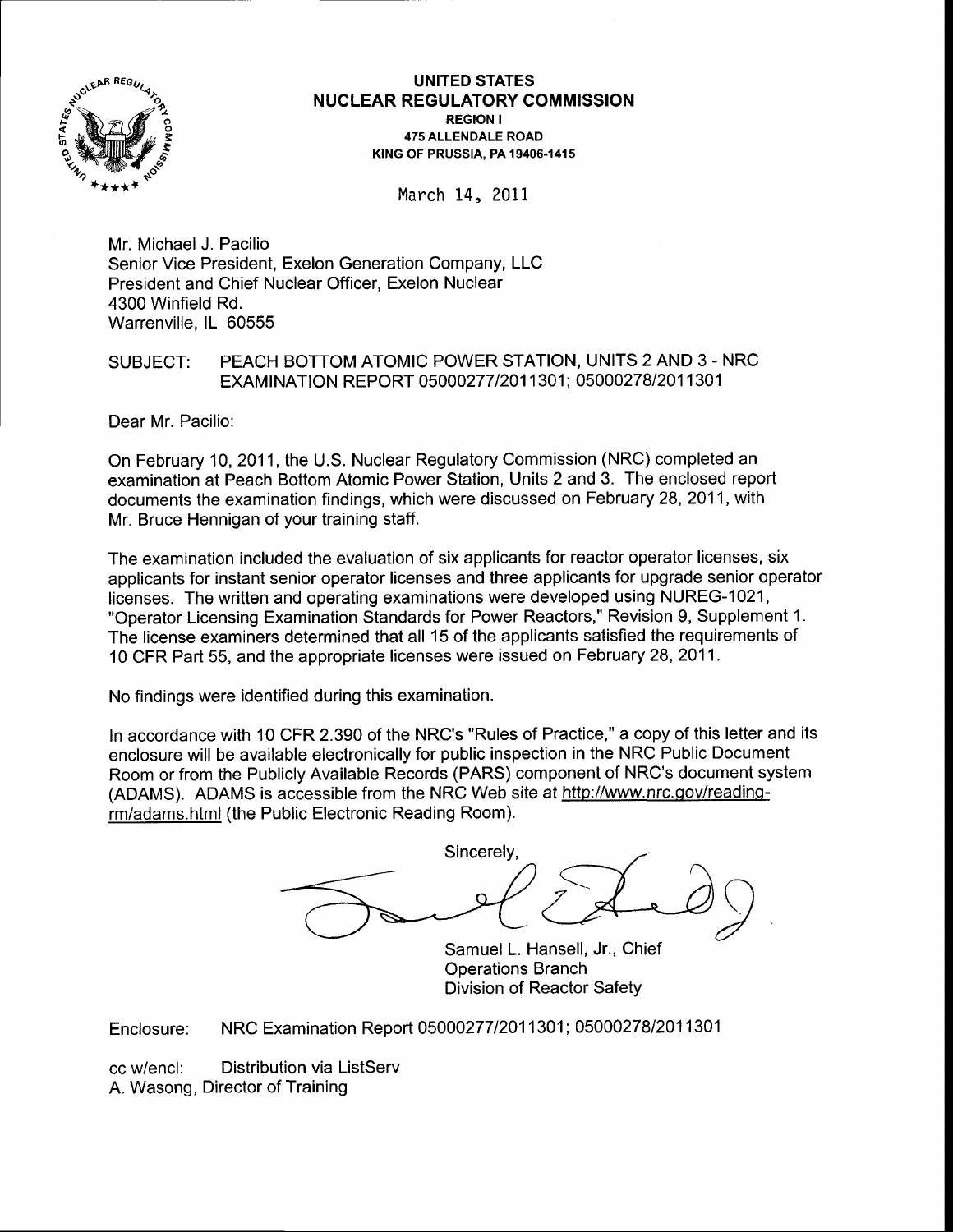Mr. Michael J. Pacilio Senior Vice President, Exelon Generation Company, LLC President and Chief Nuclear Officer, Exelon Nuclear 4300 Winfield Rd. Warrenville, lL 60555

# SUBJECT: PEACH BOTTOM ATOMIC POWER STATION, UNITS 2 AND 3 - NRC EXAMINATION REPORT 05000277/2011301; 05000278/2011301

Dear Mr. Pacilio:

On February 10, 2011, the U.S. Nuclear Regulatory Commission (NRC) completed an examination at Peach Bottom Atomic Power Station, Units 2 and 3. The enclosed report documents the examination findings, which were discussed on February 28,2011, with Mr. Bruce Hennigan of your training staff.

The examination included the evaluation of six applicants for reactor operator licenses, six applicants for instant senior operator licenses and three applicants for upgrade senior operator licenses. The written and operating examinations were developed using NUREG-1021, "Operator Licensing Examination Standards for Power Reactors," Revision 9, Supplement 1, The license examiners determined that all 15 of the applicants satisfied the requirements of 10 CFR Part 55, and the appropriate licenses were issued on February 28, 2011.

No findings were identified during this examination.

ln accordance with 10 CFR 2.390 of the NRC's "Rules of Practice," a copy of this letter and its enclosure will be available electronically for public inspection in the NRC Public Document Room or from the Publicly Available Records (PARS) component of NRC's document system (ADAMS). ADAMS is accessible from the NRC Web site at http://www.nrc.qov/readinqrm/adams.html (the Public Electronic Reading Room).

> Sincerely, /RA/

Samuel L. Hansell, Jr., Chief Operations Branch Division of Reactor Safety

Enclosure: NRC Examination Report 0500027712011301; 0500027812Q11301

cc w/encl: Distribution via ListServ A. Wasong, Director of Training

### SUNSI Review Complete: id interfact (Reviewer's Initials)<br>ADAMS ACC ML110740322<br>ADAMS ACC ML110740322 ADAMS PKG: ML102220201

DOCUMENT NAME: G:\DRS\Operations Branch\DANTONIO\Exam 11-PB Jan 11 (U01769)\PEACH BOTTOM 2011

EXAM REPORT.docx<br>After declaring this document "An Official Agency Record" it will/will not be released to the Public.

| To receive a copy of this document, indicate in the box: " $G = C$ opy without attachment/enclosure"<br>$E = \text{Copy with adjacent functions}$ $\theta = \text{NQ}$ copy |               |               |  |  |  |
|-----------------------------------------------------------------------------------------------------------------------------------------------------------------------------|---------------|---------------|--|--|--|
| <b>OFFICE</b>                                                                                                                                                               | <b>RI/DRS</b> | <b>RI/DRS</b> |  |  |  |
| INAME                                                                                                                                                                       | JDAntonio/jd  | SHansell/slh  |  |  |  |
| <b>I</b> DATE                                                                                                                                                               | 03/11/11      | 03/14/11      |  |  |  |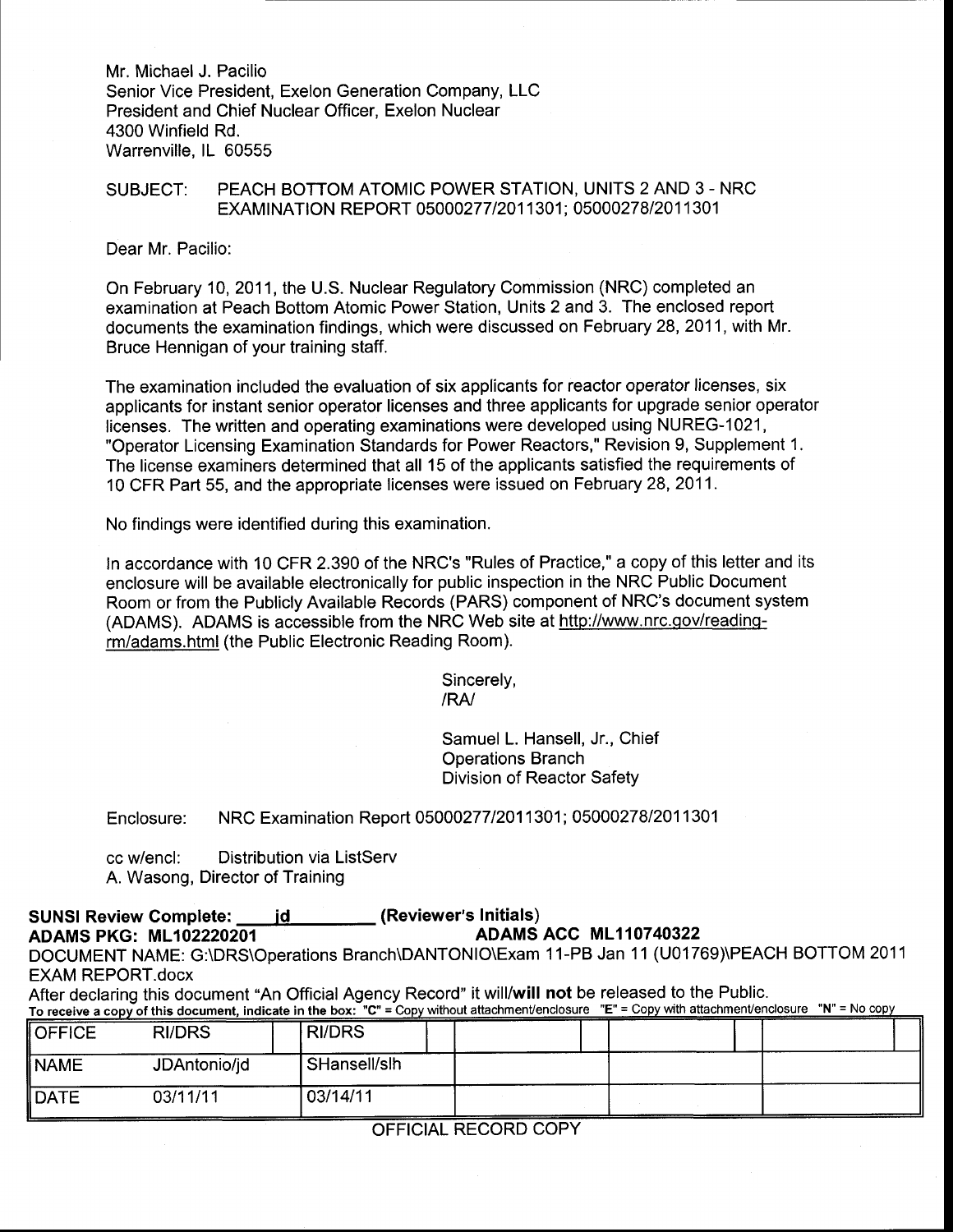# EXAMINATION REPORT

# U.S. NUCLEAR REGULATORY COMMISSION REGION <sup>I</sup>

| Dockets:     | 50-277, 50-278                                                                                                                                                           |
|--------------|--------------------------------------------------------------------------------------------------------------------------------------------------------------------------|
| Licenses:    | DPR-44, DPR-56                                                                                                                                                           |
| Report:      | 05000277/2011301; 05000278/2011301                                                                                                                                       |
| Licensee:    | <b>Exelon Generation Company, LLC</b>                                                                                                                                    |
| Facility:    | Peach Bottom Atomic Power Station, Units 2 and 3                                                                                                                         |
| Location:    | Delta, PA                                                                                                                                                                |
| Dates:       | January 31 - February 10, 2011 (exam administration)<br>February 28, 2011 (completion of exam grading, exit date)                                                        |
| Inspectors:  | Joseph M. D'Antonio, Chief Examiner, Operations Branch<br>David Molteni, Operations Engineer<br>Joyce Tomlinson, Operations Engineer<br>Tom Hedigan, Operations Engineer |
| Approved By: | Samuel L. Hansell, Jr., Chief<br><b>Operations Branch</b><br><b>Division of Reactor Safety</b>                                                                           |

Enclosure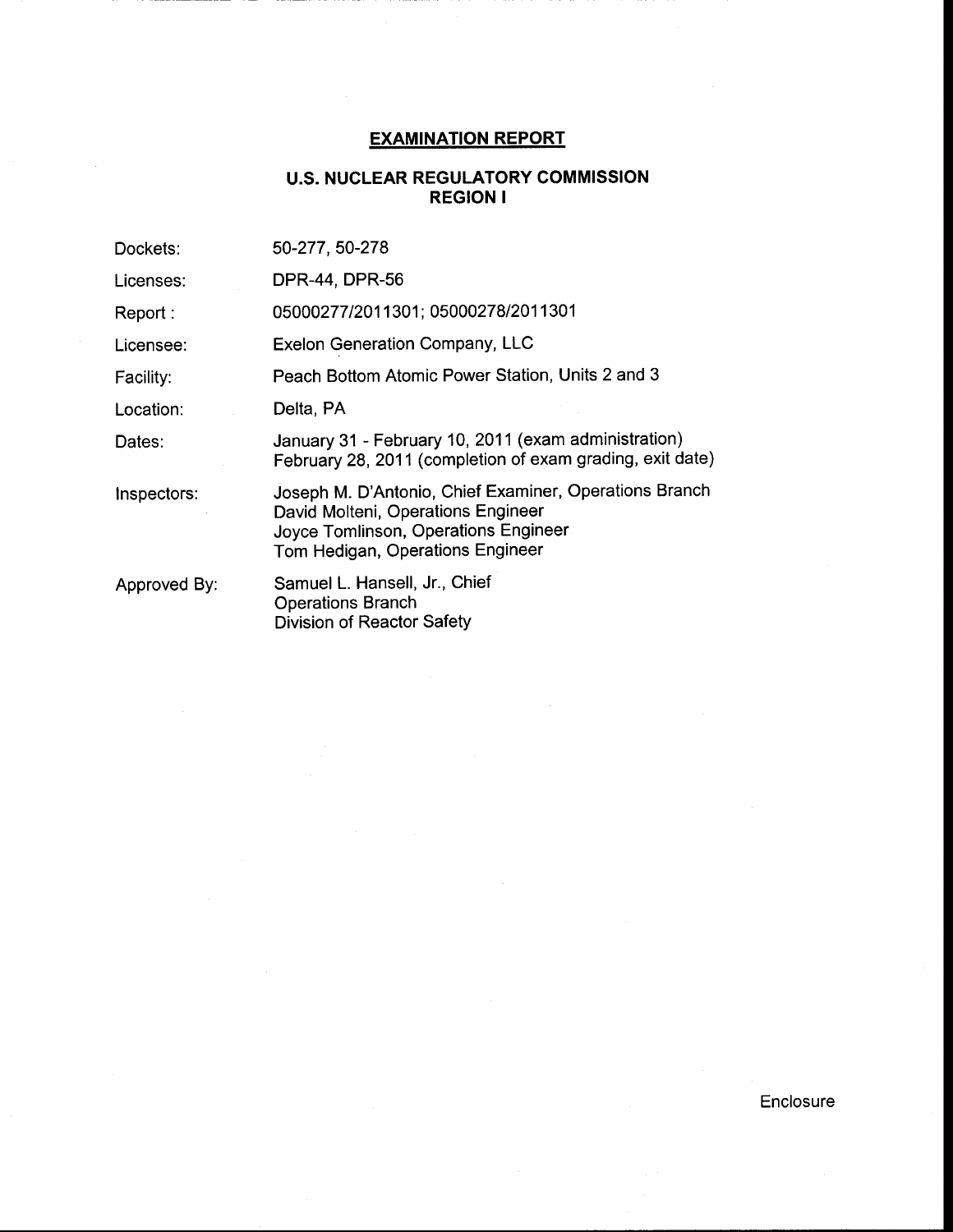## SUMMARY OF FINDINGS

ER 0500027712011301; 0500027812011301; January 31 - February 10, 2011; Peach Bottom Atomic Power Plant, Units 2 and 3; Initial Operator Licensing Examination Report.

NRC examiners evaluated the competency of six applicants for reactor operator licenses, six applicants for instant senior operator licenses and three applicants for upgrade senior operator licenses at Peach Bottom Atomic Power Plant, Units 2 and 3. The facility licensee developed the examinations using NUREG-1021, "Operator Licensing Examination Standards for Power Reactors," Revision 9, Supplement 1. The written examination was administered by the facility on February 10,2011. NRC examiners administered the operating tests on January 31 - February 4, 2011 . The license examiners determined that all of the 15 applicants satisfied the requirements of 10 CFR Part 55, and the appropriate licenses have been issued.

A. NRC-Identified and Self-Revealing Findings

None.

B. Licensee-ldentified Violations

None.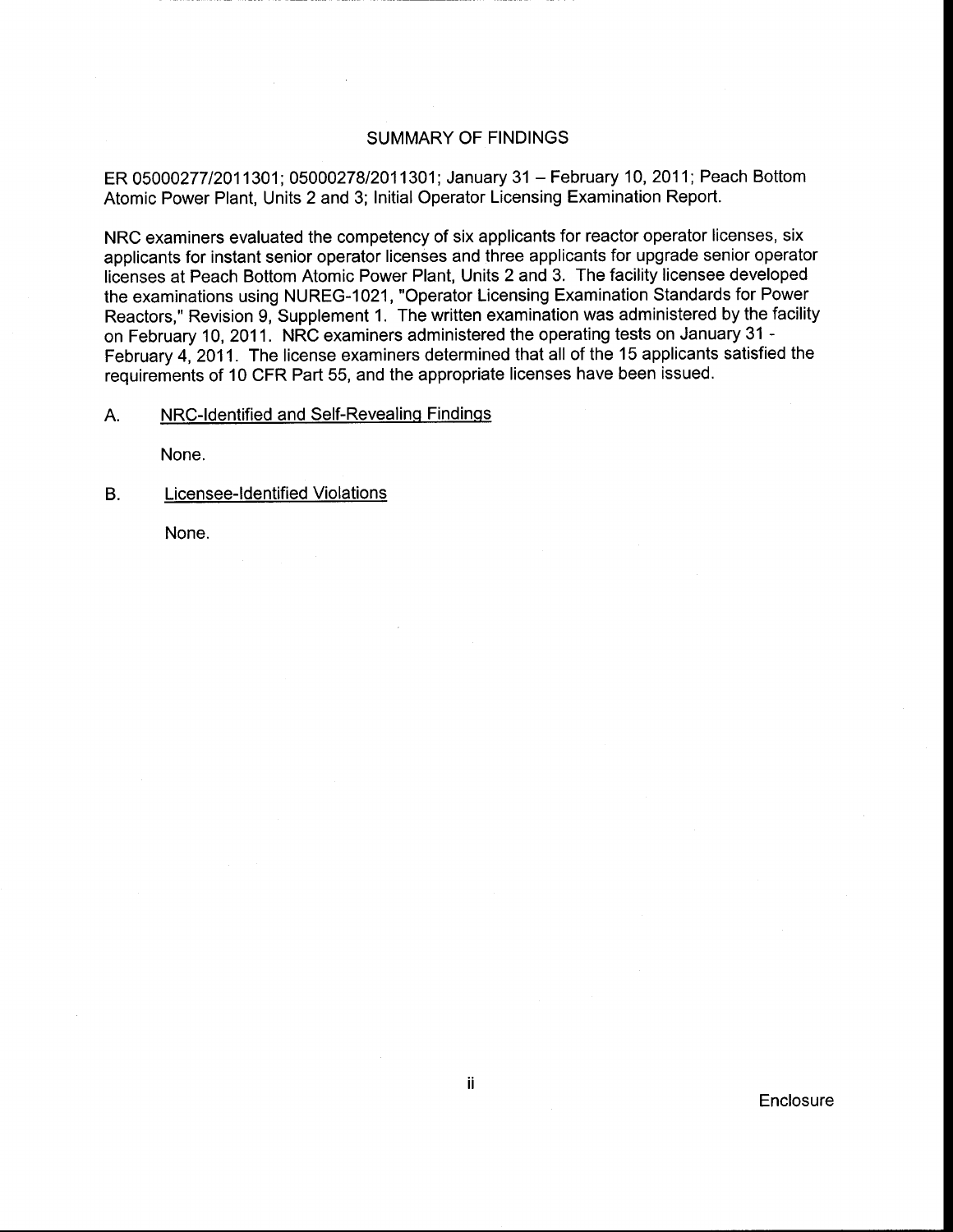### REPORT DETAILS

### 4. OTHER ACTIVITIES (OA)

### 4OA5 Other Activities (lnitial Operator License Examination)

### .1 License Applications

a. Scope

The examiners reviewed all fifteen license applications submitted by the licensee to ensure the applications reflected that each applicant satisfied relevant license eligibility requirements. The applications were submitted on NRC Form 398, "Personal Qualification Statement," and NRC Form 396, "Certification of Medical Examination by Facility Licensee." The examiners also audited five of the license applications in detail to confirm that they accurately reflected the subject applicant's qualifications. This audit focused on the applicant's experience and on-the-job training, including control manipulations that provided significant reactivity changes.

b. Findinqs

No findings were identified.

#### .2 Operator Knowledqe and Performance

Examination Scope a.

> On February 10, 2011, the licensee proctored the administration of the written examinations to all fifteen applicants. The licensee staff graded the written examinations, analyzed the results, and presented their analysis to the NRC on February 18,2011.

The NRC examination team administered the various portions of the operating examination to all fifteen applicants on January 31 - February 4,2011. The six applicants for reactor operator licenses participated in two dynamic simulator scenarios, in a control room and facilities walkthrough test consisting of 11 system tasks, and an administrative test consisting of four administrative tasks. The six applicants seeking an instant senior operator license participated in three dynamic simulator scenarios, a control room and facilities walkthrough test consisting of ten system tasks, and an administrative test consisting of five administrative tasks. The three applicants for upgrade senior operator licenses participated in two dynamic simulator scenarios, a control room and facilities walkthrough test consisting of five system tasks, and an administrative test consisting of five administrative tasks.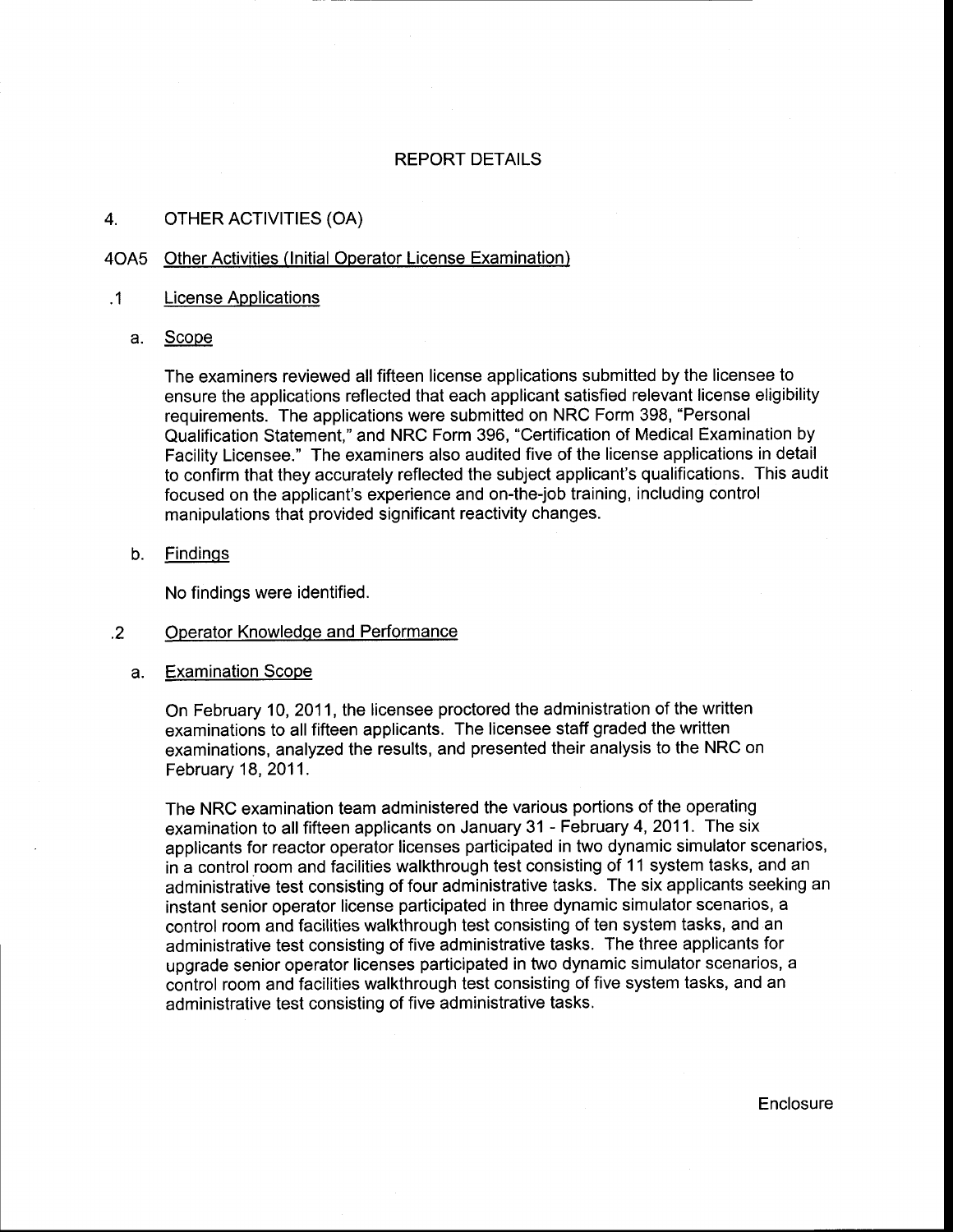### b. <u>Findings</u>

All 15 of the applicants passed all parts of the operating test. For the written examinations, the reactor operator applicants'average score was 93.10 percent and ranged from 90.66 to 97.33 percent, the senior operator applicants' average score was 90.22 percent and ranged from 84 to 97 percent. The overall written examination average was 91.37 percent. The text of the examination questions, the licensee's examination analysis, and the licensee's post-examination comments may be accessed in the ADAMS system under the accession numbers noted in the attachment. In accordance with current NRC policy the release of this written examination will be delayed for two years.

Chapter ES-403 and Form ES-403-1 of NUREG 1021 require the licensee to analyze the validity of any written examination questions that were missed by half or more of the applicants. The licensee conducted this performance analysis for all questions that met these criteria and submitted the analysis to the chief examiner. No changes were recommended by the licensee.

#### Initial Licensinq Examination Development .3

#### Examination Scope a.

The facility licensee developed the examinations in accordance with NUREG-1021, Revision 9, Supplement 1. All licensee facility training and operations staff involved in examination preparation and validation were listed on a security agreement. The facility licensee submitted both the written and operating examination outlines on September 1, 2010. The chief examiner reviewed the outlines against the requirements of NUREG-1021, Revision 9, Supplement 1, and provided comments to the licensee. The facility licensee submitted the draft examination package on December 6,2Q10. The chief examiner reviewed the draft examination package against the requirements of NUREG-<sup>1021</sup>, Revision 9, Supplement 1 , and provided comments to the licensee on the examination during the week of December 13, 2010. The NRC conducted an onsite validation of the operating examinations and provided further comments during the week of January 10,2011. The licensee satisfactorily completed comment resolution prior to exam administration.

#### Findinqs b.

The NRC approved the initial examination outline and advised the licensee to proceed with the operating examination development.

The examiners determined that the written and operating examinations initially submitted by the licensee were within the range of acceptability expected for a proposed examination.

No findings were identified.

**Enclosure**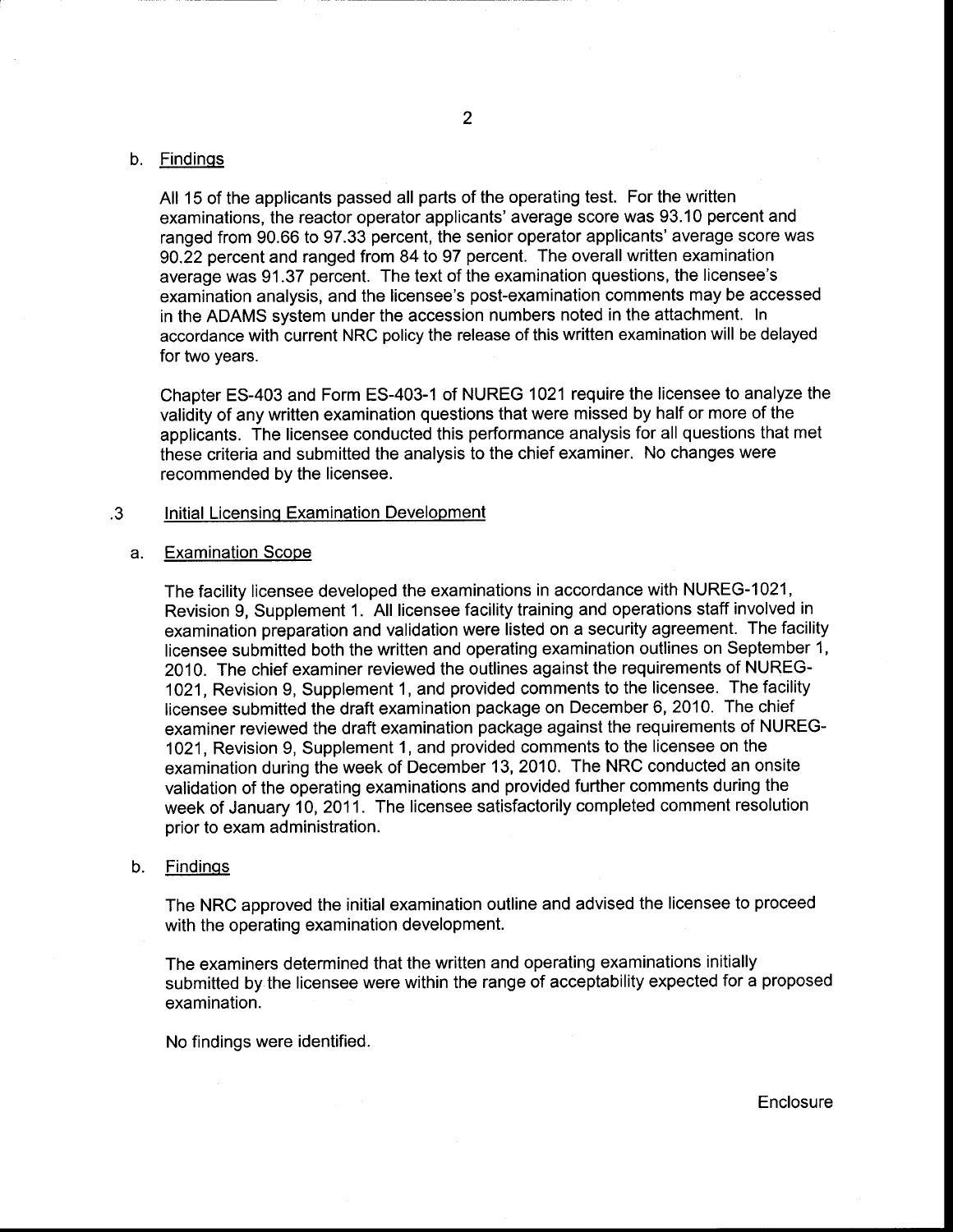#### .4 Simulation Facility Performance

#### Examination Scope a.

The examiners observed simulator performance with regard to plant fidelity during the examination validation and administration.

b. <u>Findings</u>

No findings were identified.

#### **Examination Security** .5

a. <u>Examination Scope</u>

The examiners reviewed examination security for examination development and during both the onsite preparation week and examination administration week for compliance with NUREG-1021 requirements. Plans for simulator security and applicant control were reviewed and discussed with licensee personnel.

b. <u>Findings</u>

No findings were identified.

### 4OA6 <u>Meetings, Including Exit</u>

The chief examiner presented comments concerning the conduct of the examination to Mr. Fred Bruns, the exam author, and other members of your staff during an outbrief meeting on February 4, 2011. The final examination results and license numbers were presented to Mr. Bruce Hennigan, Operations Training Manager, in a telephone exit on February 28, 2011. The licensee acknowledged the findings presented.

The licensee did not identify any information or materials used during the examination as proprietary.

### ATTACHMENT: SUPPLEMENTAL INFORMATION

Enclosure